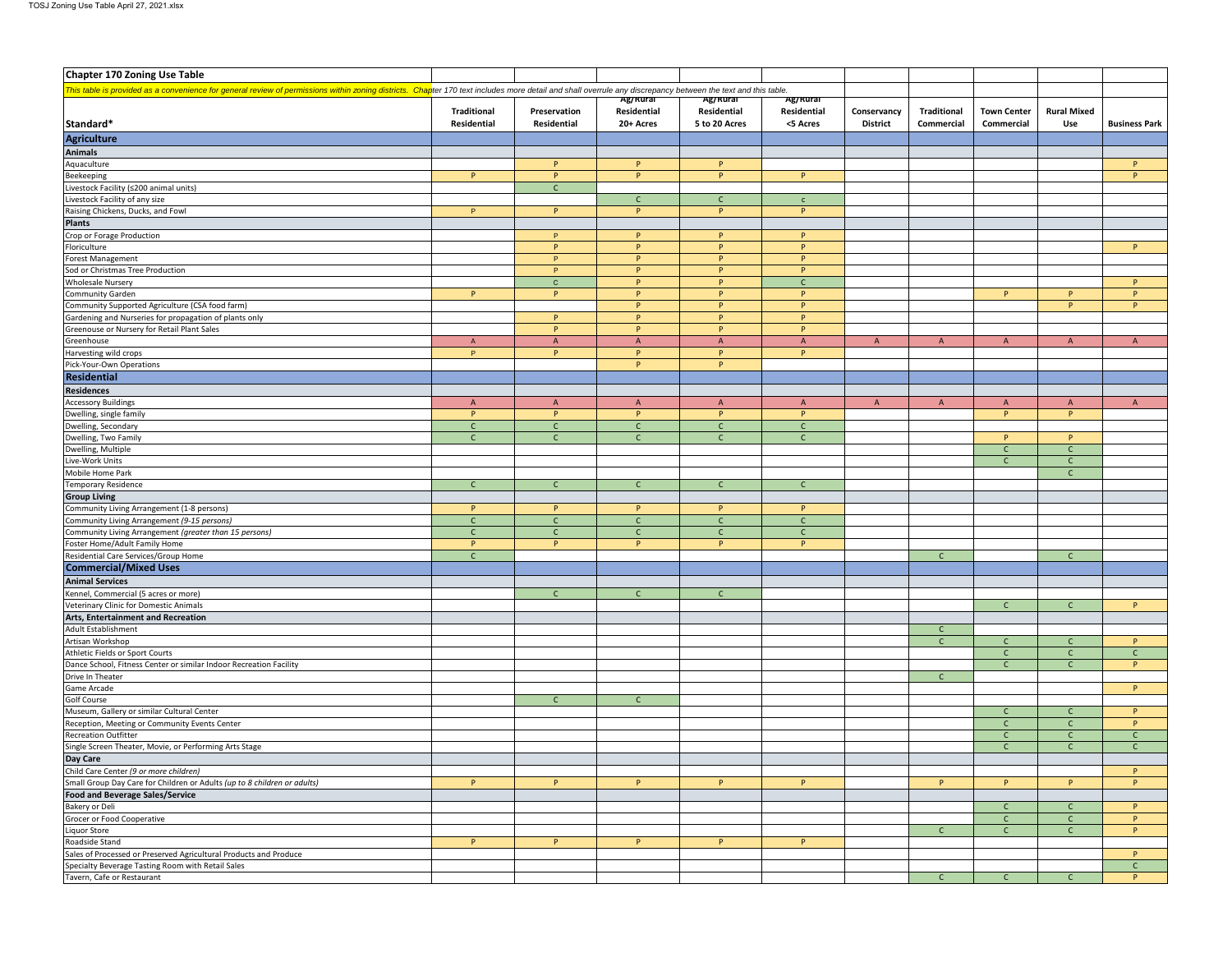| Lodging                                                                                                   |              |              |              |              |              |              |              |                |              |              |
|-----------------------------------------------------------------------------------------------------------|--------------|--------------|--------------|--------------|--------------|--------------|--------------|----------------|--------------|--------------|
| <b>Boarding House</b>                                                                                     | $\mathsf{C}$ |              |              |              |              |              |              | $\mathsf{C}$   | $\mathsf{C}$ |              |
| <b>Bed and Breakfast</b>                                                                                  | $\mathsf{C}$ | $\mathsf{C}$ | $\mathsf{C}$ | $\mathsf{C}$ | $\mathsf{C}$ |              |              | $\mathsf{C}$   | C            |              |
| Campground, Private                                                                                       |              |              | $\mathsf{C}$ | $\mathsf{C}$ |              |              |              |                |              |              |
| Campground, Public                                                                                        |              |              |              |              |              | P            |              |                |              |              |
| <b>Offices and Professional Services</b>                                                                  |              |              |              |              |              |              |              |                |              |              |
| Courier and Messenger Service                                                                             |              |              |              |              |              |              |              |                |              | P            |
|                                                                                                           |              |              |              |              |              |              |              |                |              | P            |
| Financial or Investment Institution                                                                       |              |              |              |              |              |              |              | $\mathsf{P}$   |              |              |
| Home Health Care Service Offices                                                                          |              |              |              |              |              |              |              | P              | P            | P.           |
| <b>Innovation Workspace</b>                                                                               |              |              |              |              |              |              | $\mathsf{C}$ | $\mathsf{C}$   | $\mathsf{C}$ | P            |
| Office - Business or Professional                                                                         |              |              |              |              |              |              | P.           | P.             | P.           | P.           |
| Technology, Software and Computer Services                                                                |              |              |              |              |              |              |              |                |              | P            |
| <b>Personal Services</b>                                                                                  |              |              |              |              |              |              |              |                |              |              |
| Barber, Salon, Day Spa or Beauty Shop                                                                     |              |              |              |              |              |              |              | $\mathsf{C}$   | P            | P            |
| Car Wash                                                                                                  |              |              |              |              |              |              |              |                | $\mathsf{C}$ | $\mathsf{C}$ |
| <b>Dental Clinic</b>                                                                                      |              |              |              |              |              |              | $\mathsf{C}$ | $\mathsf{C}$   | $\mathsf{C}$ | P            |
| Funeral home                                                                                              |              |              |              |              |              |              |              |                | $\mathsf{C}$ |              |
| Laundromat                                                                                                |              |              |              |              |              |              |              | $\mathsf{C}$   | $\mathsf{C}$ | $\mathsf{C}$ |
| <b>Medical Clinic</b>                                                                                     |              |              |              |              |              |              |              | $\mathsf{C}$   | $\mathsf{C}$ | $\mathsf{C}$ |
|                                                                                                           |              |              |              |              |              |              |              |                |              |              |
| <b>Product Repair and Contractor Services</b>                                                             |              |              |              |              |              |              |              |                |              |              |
| Automotive Service, Repair and Towing                                                                     |              |              |              |              |              |              | $\mathsf{C}$ |                | $\mathsf{C}$ | $\mathsf{C}$ |
| Contractor Sales and Service                                                                              |              |              |              |              |              |              | $\mathsf{C}$ | $\mathsf{C}$   | $\mathsf{C}$ | P            |
| Maintenance and Repair of Goods and Equipment                                                             |              |              |              |              |              |              | $\mathsf{C}$ | $\mathsf{C}$   | $\mathsf{C}$ | $\mathsf{C}$ |
| <b>Retail Sales</b>                                                                                       |              |              |              |              |              |              |              |                |              |              |
| Artisan Furniture or Clothing and similar Retail Sales                                                    |              |              |              |              |              |              |              | P              | P            | P            |
| Automotive Parts, Accessories and Tire Stores                                                             |              |              |              |              |              |              |              |                |              | $\mathsf{C}$ |
| Convenience Store, with or without Gasoline Sales                                                         |              |              |              |              |              |              | $\mathsf{C}$ |                | $\mathsf{C}$ | P            |
| Dealerships (Off- Road, Watercraft and Implements)                                                        |              |              |              |              |              |              | $\mathsf{C}$ |                |              | $\mathsf{C}$ |
| Drug Store/Pharmacy                                                                                       |              |              |              |              |              |              |              | $\mathsf{C}$   | $\mathsf{C}$ | P            |
| Farm Market or other Open-Air Agri-Business                                                               |              | $\mathsf{C}$ | $\mathsf{C}$ | $\mathsf{C}$ |              |              | $\mathsf{C}$ | $\mathsf{C}$   | $\mathsf{C}$ | $\mathsf{C}$ |
| Garden Center                                                                                             |              |              |              |              |              |              |              | $\mathsf{C}$   | P            | P            |
| Hardware supply store                                                                                     |              |              |              |              |              |              |              | $\mathsf{C}$   | P.           | P            |
|                                                                                                           |              |              |              |              |              |              |              |                |              | P            |
| Landscape Supply and Contracting Business (Plant or Tree Nursery)                                         |              |              |              |              |              |              | $\mathsf{C}$ |                |              |              |
| Notion, Variety or Gift Shop                                                                              |              |              |              |              |              |              |              | P              | P            | P            |
| Office supply, printing, photocopy and packaging and similar services                                     |              |              |              |              |              |              |              |                |              | P            |
| <b>Optical Sales</b>                                                                                      |              |              |              |              |              |              |              | $\mathsf{C}$   | $\mathsf{C}$ | P            |
| <b>Miscellaneous Commercial</b>                                                                           |              |              |              |              |              |              |              |                |              |              |
| <b>Agricultural Business</b>                                                                              |              | $\mathsf{C}$ | P            |              |              |              |              |                |              | $\mathsf{C}$ |
| Home Occupations, Major                                                                                   | $\mathsf{C}$ | $\mathsf{C}$ | $\mathsf{C}$ | $\mathsf{C}$ | $\mathsf{C}$ |              |              |                | $\mathsf{C}$ |              |
| Home Occupations, Minor                                                                                   | P            | P            | P            | P            | P            |              |              |                | P            |              |
| Any building more than 5500 square feet                                                                   |              |              |              |              |              |              |              |                |              | $\mathsf{C}$ |
| <b>INDUSTRIAL/ PRODUCTION</b>                                                                             |              |              |              |              |              |              |              |                |              |              |
|                                                                                                           |              |              |              |              |              |              |              |                |              |              |
| <b>Manufacturing and Employment</b>                                                                       |              |              |              |              |              |              |              |                |              |              |
| <b>Building Construction Services</b>                                                                     |              |              |              |              |              |              |              |                |              | P            |
| Cabinetry, cabinet making and counters                                                                    |              |              |              |              |              |              |              |                |              | P            |
| Cut and sew apparel manufacturing                                                                         |              |              |              |              |              |              |              |                |              | P            |
| Fruit and vegetable preserving and speciality food manufacturing/packaging- with the exception of animals |              |              |              |              |              |              |              |                |              | $\mathsf{C}$ |
| Industry, Light                                                                                           |              |              |              |              |              |              |              |                |              | $\mathsf{C}$ |
| Micro-brewery, or Distillery with Tap/Tasting Room                                                        |              |              |              |              |              |              |              |                |              | $\mathsf{C}$ |
| Renewable energy production equipment, distribution and sales (wind, solar, and geothermal)               |              |              |              |              |              |              |              |                |              | C            |
| Winery                                                                                                    |              |              |              |              |              |              |              |                |              | C            |
| Warehousing, Storage & Distribution                                                                       |              |              |              |              |              |              |              |                |              |              |
| Contractor Storage Yard                                                                                   |              | $\mathsf{C}$ | $\mathsf{C}$ | $\mathsf{C}$ | $\mathsf{C}$ |              | $\mathsf{C}$ |                | $\mathsf{C}$ |              |
|                                                                                                           |              |              |              |              |              |              |              |                |              |              |
| Propane Storage and Distribution                                                                          |              | $\mathsf{C}$ |              |              |              |              | $\mathsf{C}$ |                |              |              |
| Seasonal Storage                                                                                          |              |              |              |              | $\mathsf{C}$ |              | $\mathsf{C}$ |                |              |              |
| Self Storage Facility                                                                                     |              |              |              |              |              |              | $\mathsf{C}$ |                |              |              |
| <b>INFRASTRUCTURE</b>                                                                                     |              |              |              |              |              |              |              |                |              |              |
| <b>Utilities</b>                                                                                          |              |              |              |              |              |              |              |                |              |              |
| Dam                                                                                                       |              | $\mathsf{C}$ | $\mathsf{C}$ | $\mathsf{C}$ | $\mathsf{C}$ |              |              |                |              |              |
| Electric Generating Facility - small scale                                                                | $\mathsf{C}$ | $\mathsf{C}$ | $\mathsf{C}$ | $\mathsf{C}$ | $\mathsf{C}$ |              |              |                |              |              |
| Irrigation and Industrial Water Supply                                                                    |              | $\mathsf{C}$ | $\mathsf{C}$ |              |              |              |              |                |              | $\mathsf{C}$ |
|                                                                                                           | $\mathsf{C}$ |              | $\mathsf{C}$ | $\mathsf{C}$ |              | $\mathsf{C}$ |              | $\mathsf{C}$   | $\mathsf{C}$ |              |
| Mobile Support Structures and Facilities                                                                  |              | $\mathsf{C}$ |              |              | $\mathsf{C}$ |              | $\mathsf{C}$ |                |              | $\mathsf{C}$ |
| Utility, Minor                                                                                            | $\mathsf{C}$ | $\mathsf{C}$ | $\mathsf{C}$ | $\mathsf{C}$ | $\mathsf{C}$ |              |              |                |              |              |
| Solar Energy System, Small Scale                                                                          | $\mathsf A$  | $\mathsf{A}$ | $\mathsf A$  | $\mathsf{A}$ | $\mathsf A$  |              |              | $\overline{A}$ | A            |              |
| Solar Energy System                                                                                       | $\mathsf{C}$ | $\mathsf{C}$ | $\mathsf{C}$ | $\mathsf{C}$ | $\mathsf{C}$ | $\mathsf{C}$ | $\mathsf{C}$ | $\mathsf{C}$   | $\mathsf{C}$ | $\mathsf{C}$ |
| <b>Temporary Nonmetallic Mining</b>                                                                       |              |              | $\mathsf{C}$ |              |              |              |              |                |              |              |
| Wind Energy Systems                                                                                       | $\mathsf{C}$ | $\mathsf{C}$ | $\mathsf{C}$ | $\mathsf{C}$ | $\mathsf{C}$ | $\mathsf{C}$ | $\mathsf{C}$ | $\mathsf{C}$   | $\mathsf{C}$ |              |
| Wired and wireless communication/cable/transmission facility                                              |              |              | $\mathsf{C}$ | $\mathsf{C}$ |              |              | $\mathsf{C}$ |                |              | $\mathsf{C}$ |